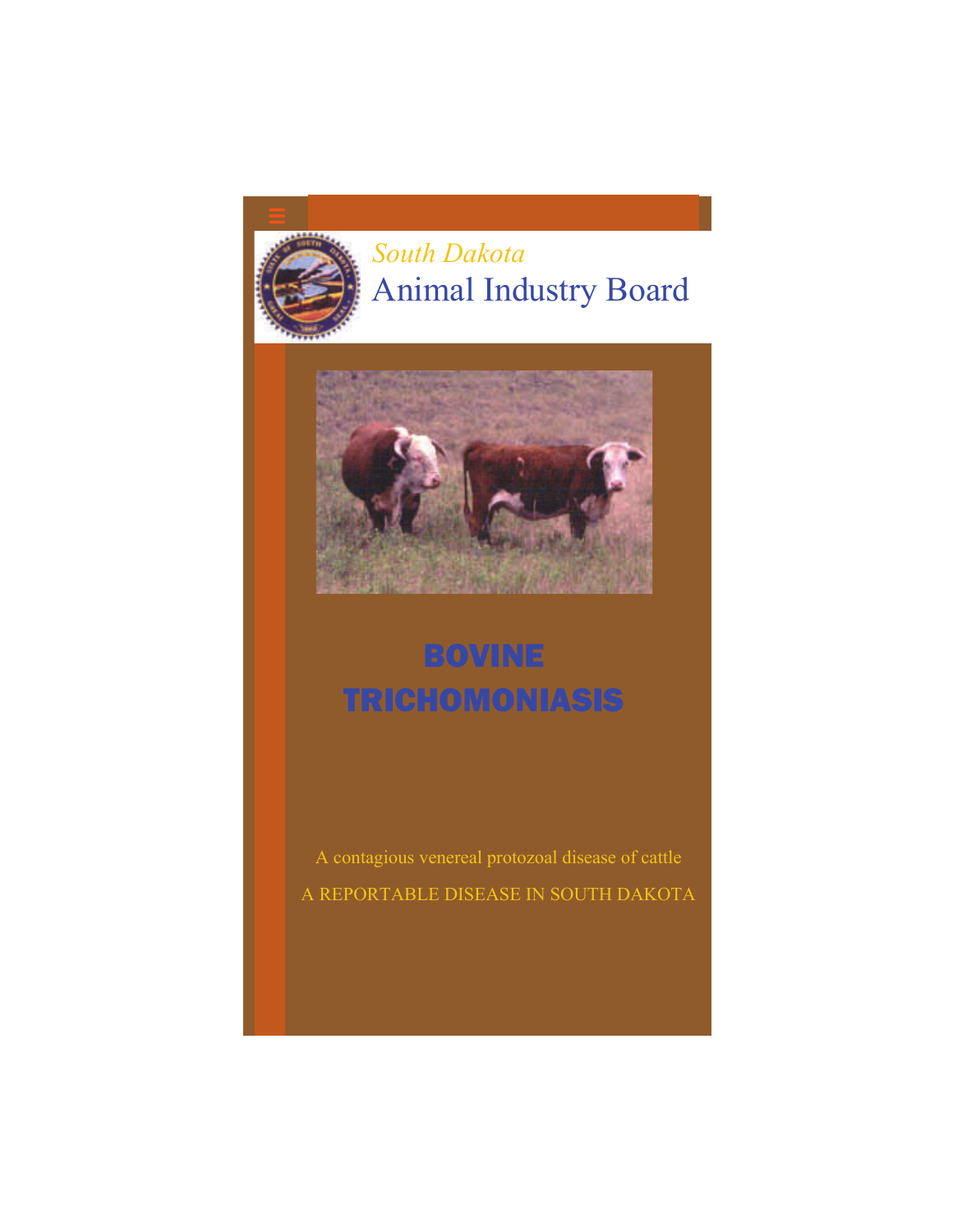**Cause:** The causative organism is a one-celled parasite (protozoan) Tritrichomonas (Trichomonas) foetus.



**Spread**: The organism is located only in the genital tract of the cow and bull. Over 90% of females serviced by a diseased bull may become infected. Transmission by AI is possible but very unlikely because of the methods of sire hygiene during semen collection and with the addition of antibiotics to the semen diluents. It may be assumed that the transmission occurs only during coitus and that most bulls remain permanently infected. The infected cow usually recovers spontaneously. Rarely, a cow may remain infected throughout pregnancy and discharge trichomonads from the genital tract following calving. Infected cows that undergo 90 days of sexual rest after calving with normal involution of the uterus may be assumed to be free of the disease. Any immunity from this infection is not long lasting and re-infection does occur.

**Signs of Disease in a herd**: The most characteristic sign is infertility. Usually the death of the fetus occurs 50-100 days after conception. Many of these early fetal losses are not apparent. Those cows that abort during the third month of pregnancy may show a recognizable abortion. Cows that carry their calves past the fourth month usually deliver a live calf. The end result is numerous open cows and a lot of late bred cows during pregnancy testing. Quite often you find the herd bulls run down and sexually exhausted from the breeding intensity. You may also find some postcoital pyometra in the cows but this usually occurs in less than 5% of the animals.

**Diagnosis:** A tentative diagnosis may be based on the history and clinical signs. To confirm this diagnosis depends on finding the organism in at least one animal in the herd. This is done by an official Diagnostic Laboratory; a) finding the organism in an aborted fetus, b) culturing the organism from a vaginal tract swab of a cow or from the pyometral discharge from a cow, c) and/or finding the organism or DNA in a smegma sample collected from the inside sheath around the penis of one of the herd bulls.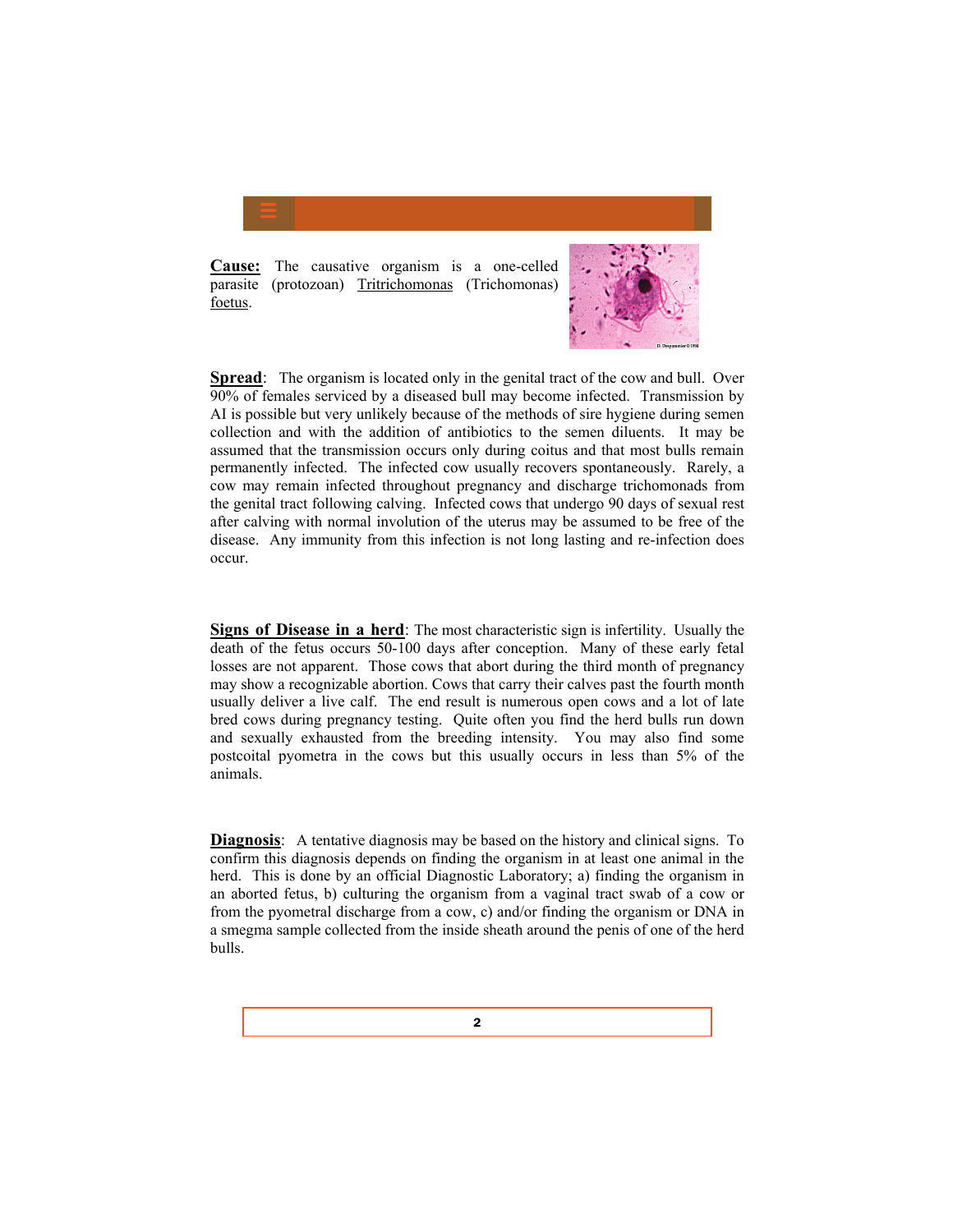

**Report:** All Confirmed cases are reportable.

**Testing:** Samples for culturing must be processed at an official Diagnostic Laboratory. Veterinarians can obtain the culture "pouches" or special transport media tubes from the Diagnostic Laboratory or through other commercial channels. Any suspicious case should be submitted to the official Diagnostic Laboratory.

**Prevention:** As with all diseases, prevention is easier than cure, **consult your veterinarian**. Be cautious on purchasing replacement females and bulls. **Don't buy** cows from areas where the **disease** is present. Purchase virgin or properly tested bulls. Watch fences so cattle don't mix with high risk neighboring cattle.

**Treatment and Control**: Herd management is critical for control. **Consult your veterinarian.**



- A. **Culling Herd Bulls**: If possible it is best to sell all of the herd bulls **to slaughter** and replace them with virgin bulls each year. If this is not possible, the herd bulls should all be tested for the organism. Each bull has to have at least three negative culture tests or one negative PCR test to be considered negative. Any bull that tests positive needs to be culled and sold **to slaughter**.
- B. **Culling Cows**: All open cows and any cows that lose their calves during calving are culled and sold **to slaughter**. ONLY COWS WITH THEIR OWN CALF AT SIDE GO TO PASTURE.
- C. **Records:** Keep track of specific bulls and specific cows that are kept in each pasture. (This is a means to detect if a carrier cow got through your management program and caused a subsequent flare up.)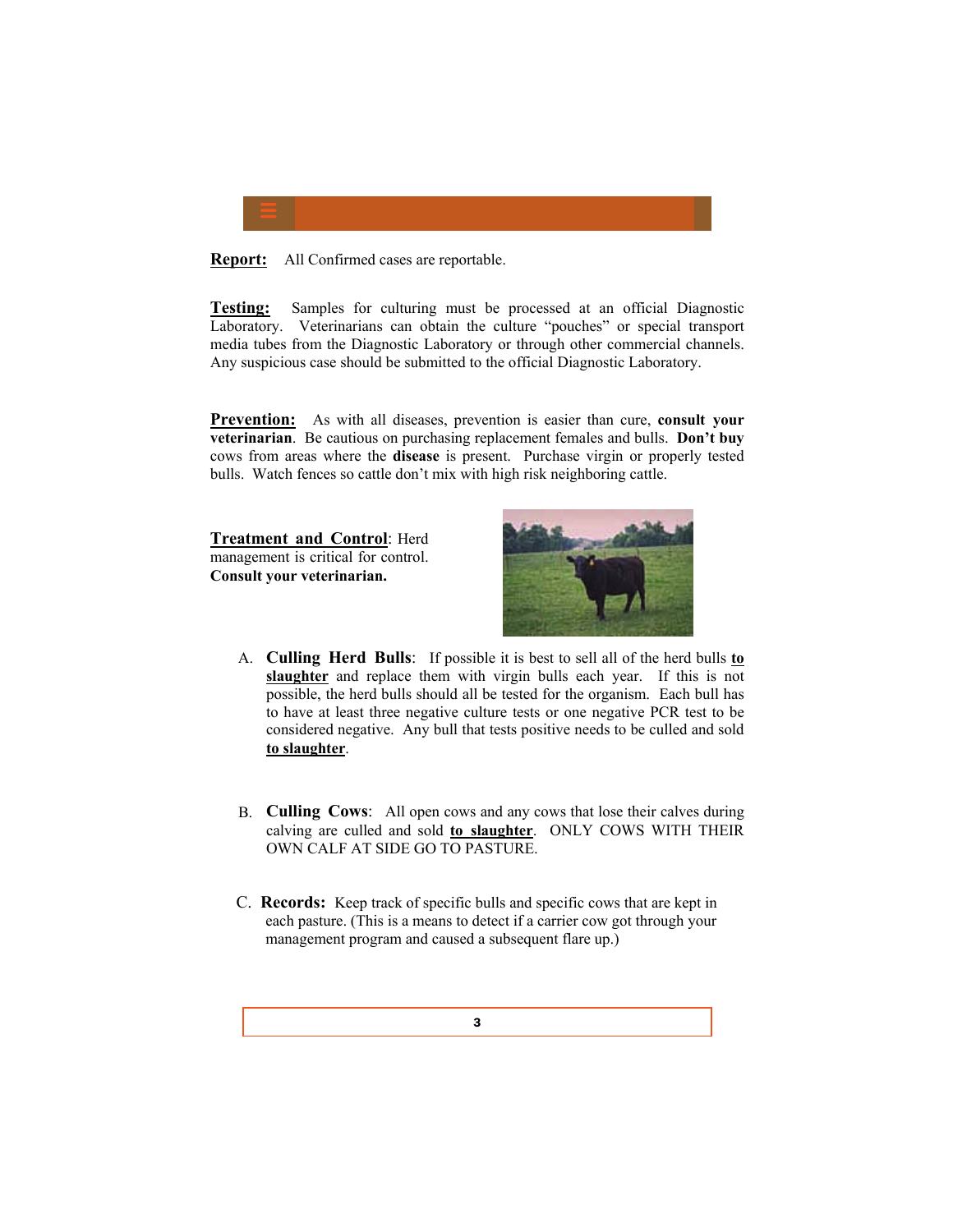

- E. Consider using artificial insemination exclusively.
- F. No antibiotics or drugs are approved for use in food animals as treatments or preventatives.

**Reportable Disease:** All confirmed cases of Tritrichomonas foetus are reportable to the State Veterinarian [call (605) 773-3321]. This disease is not quarantinable.

**South Dakota Trich Rules:** South Dakota has implemented the following rules to help control the spread of the disease:

#### **Importation requirements for bulls**

**(12:68:27:01)**Any bull entering South Dakota must meet the following import requirements for trichomoniasis control:



- 1. The bull must be accompanied by an official certificate of veterinary inspection as defined in SDCL 40-14-2; and
- 2. The following statement must be on the certificate of veterinary inspection: "The bull(s) identified on this certificate have been tested and found to be negative for trichomoniasis by testing conducted by a laboratory accredited by the American Association of Veterinary Laboratory Diagnosticians. The testing must be by methods approved by the board and may be by isolation of the organism or polymerase chain reaction (PCR).

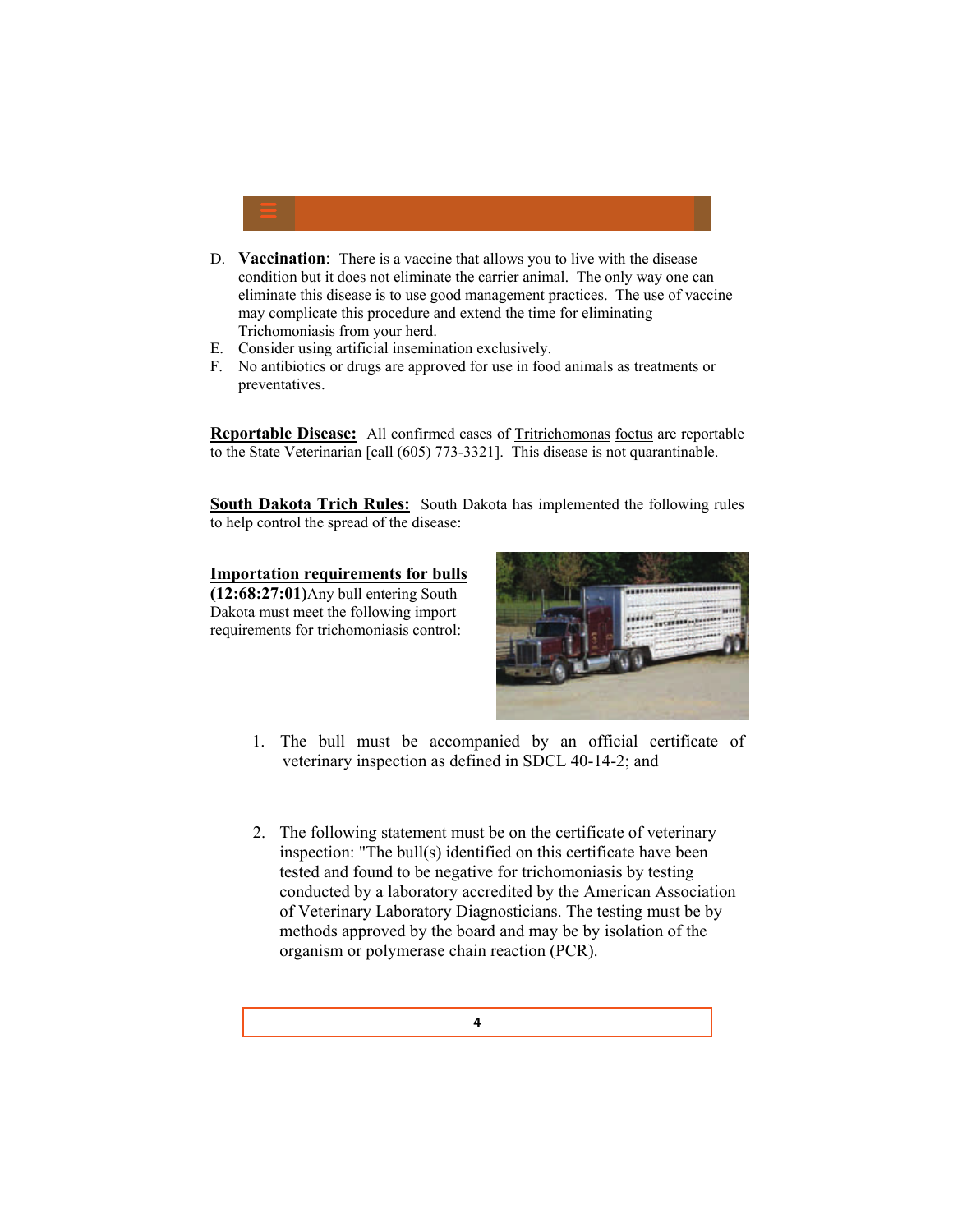

**requirements of § 12:68:17:01 (12:68:27:02)** The following bulls entering South Dakota are exempt from the provisions of  $\S$  12:68:27:01 providing such exemption qualifications are stated on the official certificate of veterinary inspection:



- (1) Virgin bulls;
- (2) Bulls imported to South Dakota for feeding or slaughter only;
- (3) Bulls imported to South Dakota to be held in confined dairies as determined by the board;
- (4) Bulls imported for exhibition or rodeo purposes and held in confined facilities to prevent breeding as determined by the board; and
- (5) Bulls imported as part of seasonal grazing operations and not changing ownership as determined by the board, following a risk assessment.

**Intrastate trichomoniasis testing requirements for bulls (12:68:27:03)**

The following intrastate trichomoniasis testing requirements apply to bulls:

 (1) Any owner or operator adjacent to or exposed to a herd that has confirmed trichomoniasis shall test any animals in the herd as directed by the board. The board may quarantine the entire herd until the testing has been completed to the satisfaction of the board;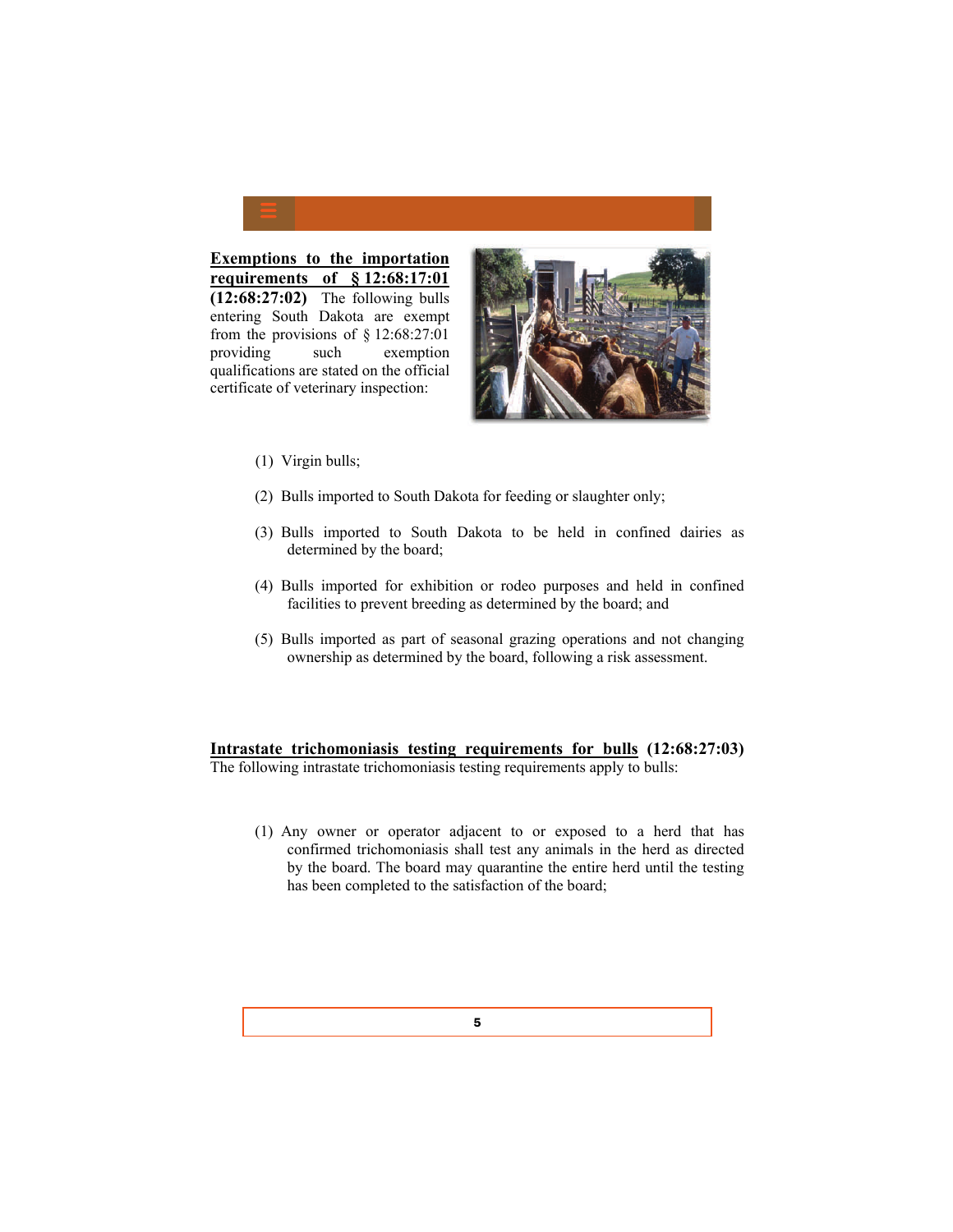- (2) Any nonvirgin bull sold, loaned, or leased in South Dakota for breeding purposes must be tested negative for trichomoniasis by testing conducted by a laboratory accredited by The American Association of Veterinary Laboratory Diagnosticians. The testing must be by methods approved by the board and may be by isolation of the organism or polymerase chain reaction (PCR).
- (3) Any bull sold, loaned, or leased for the purposes of feeding, slaughter, use in confined dairies, rodeos, or exhibitions is exempt from the requirements of subdivision (2) of this section. The board shall determine eligibility for any such exemption.

**Trichomoniasis control requirements for females (12:68:27:04)** No nonvirgin and nonpregnant female cattle may be imported, loaned, leased, nor acquired for breeding purposes in South Dakota. However, nonvirgin and nonpregnant female cattle registered with a breed registry, or to be used in confined dairy operations, may be exempt from the provisions of this section as determined by the board. Nonvirgin and nonpregnant female cattle, each accompanied by its own offspring and prior to rebreeding are exempt from the provisions of this section. Nonvirgin nonpregnant female cattle used in embryo transplant operations may be exempt from this section based upon risk assessment by the board.

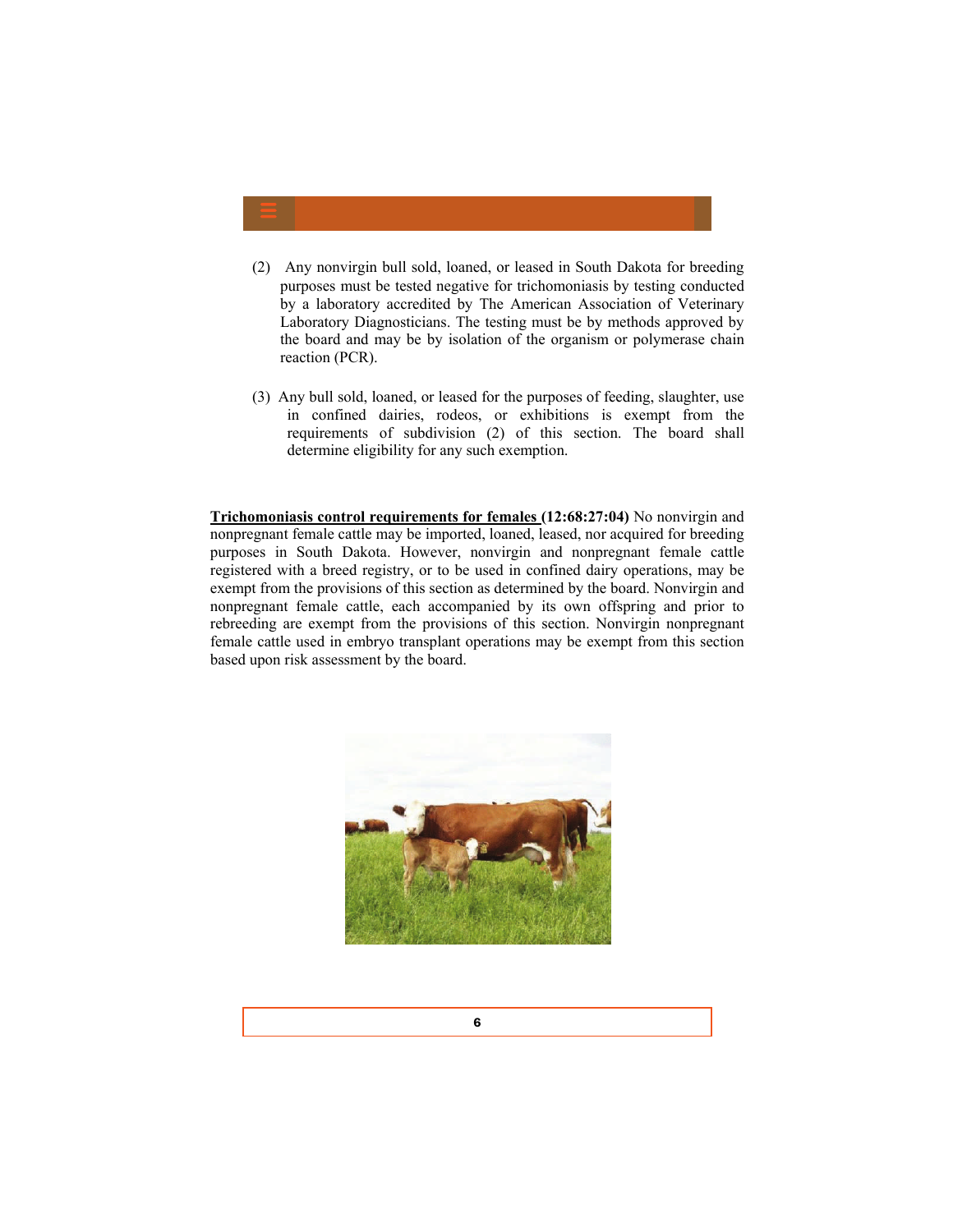

#### **Biosecurity – How's Yours?**

A disease outbreak can be financially devastating in any herd. A biosecurity plan can identify practical and sensible prevention and control measures to maximize disease resistance and minimize herd exposure to infectious agents.

Three principle items of biosecurity apply for the management of trichomoniasis:

- 1. Prevent introduction of infected cattle Ask questions.
- 2. Decrease herd exposure to infectious diseases Clean animals and good fences.
- 3. Management through isolation, testing and record keeping.



Good management appears to be the best means to eliminate and prevent this disease. Cattlemen are encouraged to be proactive and implement good management practices to protect the health of their herds.

For more information **contact your local veterinarian** or the State Veterinarian's office in Pierre.

7